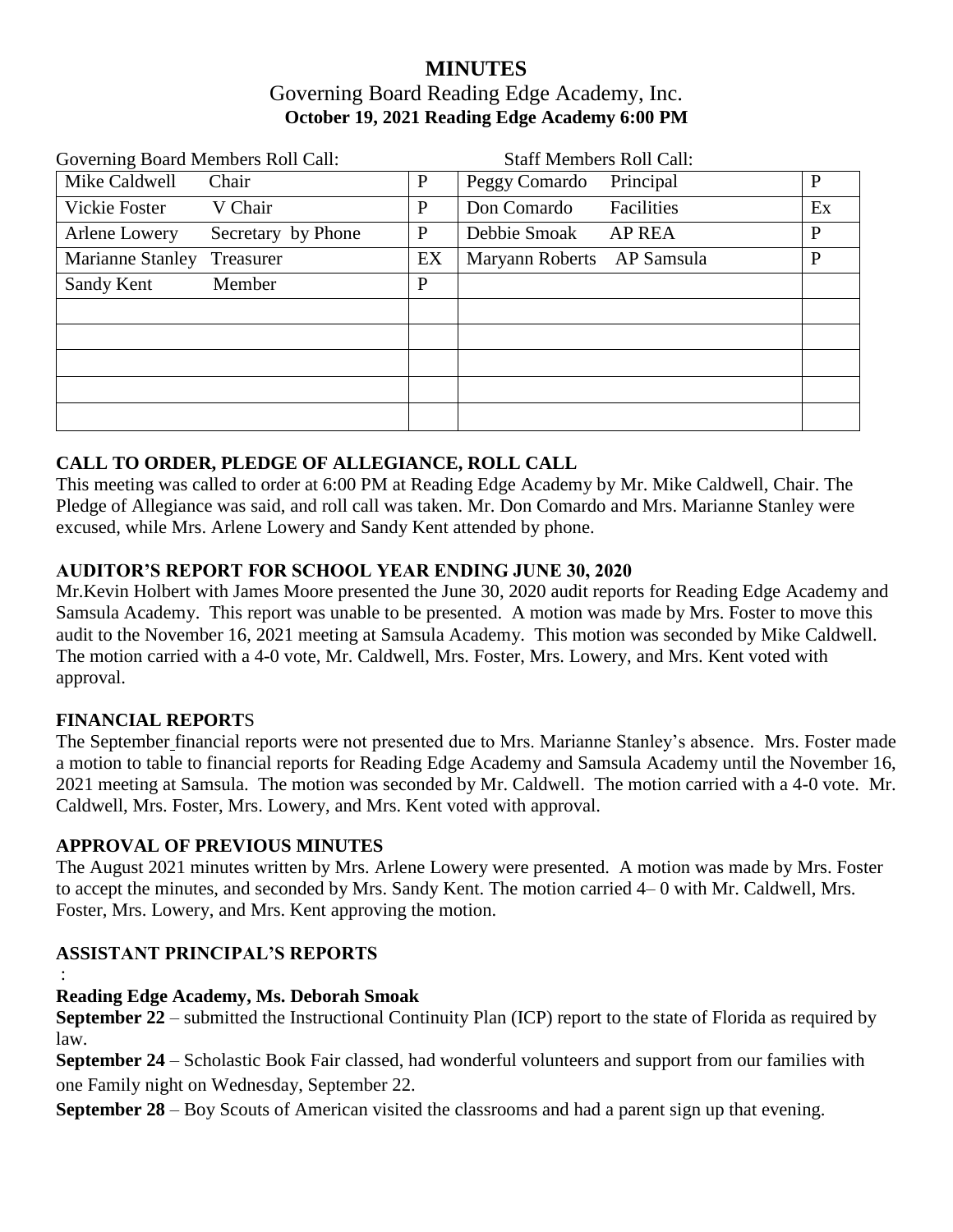**September 29** – Worked to complete the required School Improvement Plan by the state of Florida, which we found out later that Charters were not required to do a plan. Our plan will be put into play for our students to continue showing growth in academics.

**October 1 – 10** – I took a vacation and I am very grateful for the time off

**October 13** – Progress reports distributed – Thanks to Kim Bonfield for setting all the teachers up with Google Drive so that we don't need flash drives anymore – saving money too!

**October 15** – FTE is Date Certain – our enrollment is a solid 311 students

**October 18** – Professional Duty Day – staff training covering ESE, Speech and VSET requirements along with the "Good for the Order"

**Out of Field Teachers :** Letters of Eligibility, ESOL endorsement

Jennifer Christ (1) – Letter of Eligibiligy and ESOL

Ciera Conroy (K) – certification and ESOL

Dionne Landry (4) – ESOL

Holly Kline (2) - ESOL

Nikole Goins (K) - ESOL

Sabrina Bew (2) -ESOL

Danielle Madara - (5) Letter of Eligibility and ESOL

Rachel Pascascio – (5) Letter of Eligibility and ESOL

### **Academic Progress:**

Kindergarten – Sight words  $(44/66)$  Number recognition/counting  $(52/66)$ First grade – Istation (27/46) Level 3-5 Math Topic Checks (27/32) Passing with  $80\%$ + Second grade – Istation (35/53) Level 3-5 Math Topic Check(26/50) Passing with  $80\%$ + Third grade – Istation (38/49) Level 3-5 Math Topic Check (34/49) Passing with  $80\%$ + Fourth grade – Istation (34/52) Level 3-5 Math Topic Check (35/52) Passing with  $80\%$ + Fifth grade – Istation (23/31) Level 3-5 Math Topic Check (22/31) Passing with  $80\%$ + **Reading Edge Academy's enrollment is currently 303.**

## **SAMSULA ACADEMY by Ms. Maryann Roberts**

**Tuesday, October 26th** - The Boy Scouts will be here to

**Friday, October 29th –** The Story Book Parade Returns! Grade K-2 will participate.

### **Out of Field Teachers**

Carrie Granbois – Certification number missing only.

**Wednesday, September 22th** – The Instructional Continuity Plan (ICP) report was sent to VCS for review and then on to the state as required by law. The ICP is a comprehensive plan which outlines the schools response in the even to a pandemic or weather event occur.

**Thursday, September 30th** – Members of the Rotary Club came to distribute dictionaries to our third grade classrooms. Former REA Inc. Board member, Gerald Crumb, came to present the dictionaries to our students.

**Thursday, September 24th- Wednesday, October 6th** – School Store Fundraiser took place. It was a huge success. We were able to buy manipulative materials for classrooms, ESD supplies and games as well as balls and bags.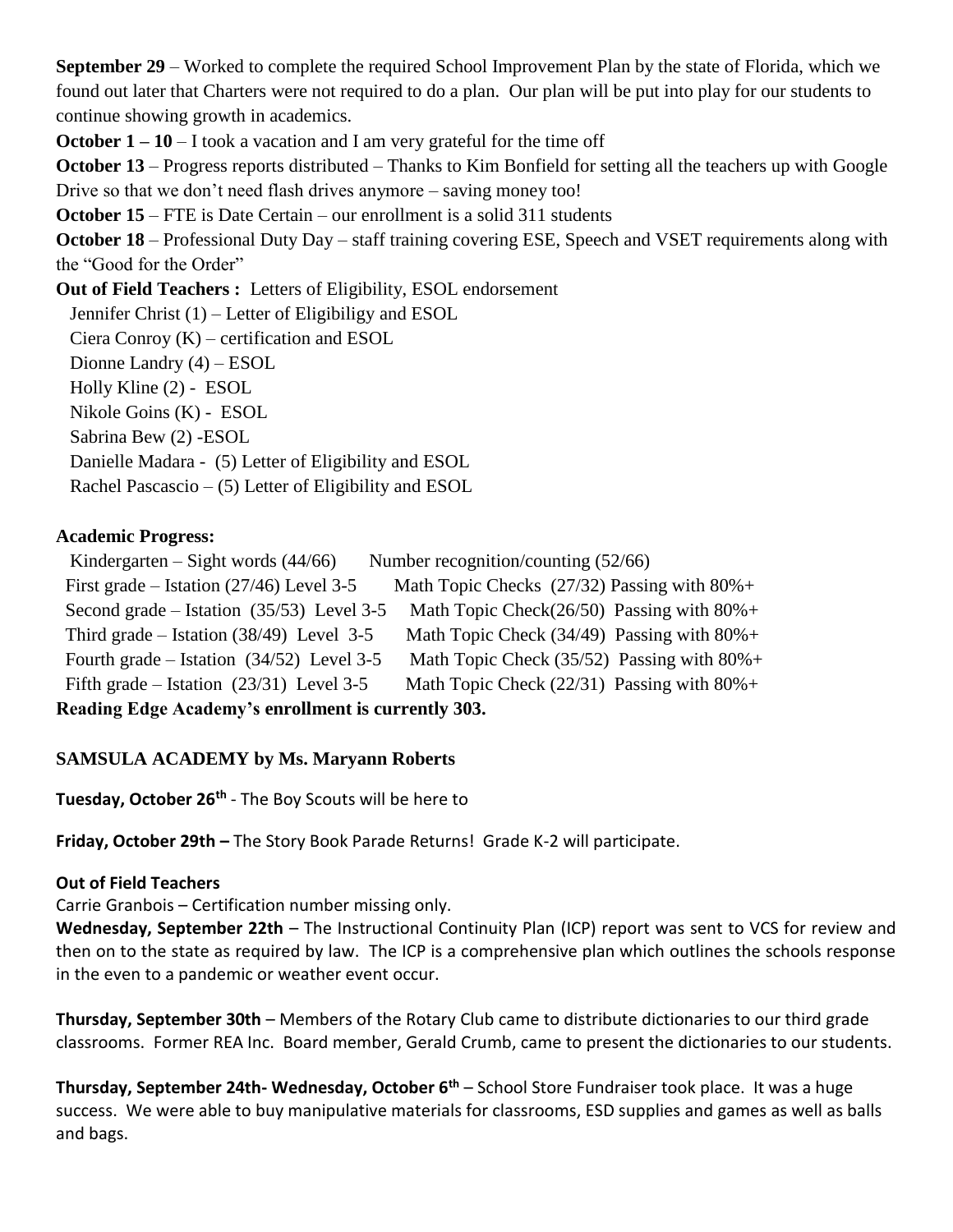**October, 4 - and ongoing –** Teachers are attending Math Topic Workshops for their grade levels through VCS Teams to enhance their craft.

**Wednesday, October 6th** – Progress report comments were due to the administration.

**Tuesday, October 12th –** Monthly virtual TAT (Threat Assessment Meeting) took place with Southeast Volusia schools. We had one transient threat form a first grader. Parents were called in immediately and a behavior plan was set up. PST paperwork was also started. The student has since left the school.

**Wednesday, October 6th** – Progress report comments were due to the administration.

**Wednesday, October 13th** – Progress reports distributed to students.

**Friday, October 15th –** We had our Fall Bake Sale!

**Friday, October 15** – FTE is Date Certain – our enrollment is a solid 184 students – added one today.

**Monday, October 18 –** Professional Duty Day – Faculty Meeting and staff training covering DPP/ VSET requirements took place. .

**Wednesday, October 20th –** Mr. Skinner will be here for picture retakes.

#### **Samsula Academy's enrollment is currently 185.**

### **PRINCIPAL'S MESSAGE**

Mrs. Comardo offered her gratitude to her AP's for the work they did to complete the required ICP for the state of Florida and to Ms. Smoak for completing the School Improvement Plan due to the state requirement due to the R.A.I.S.E. law for 3<sup>rd</sup> grade students who did not achieve a level 3 or better on the Spring FSA ELA test with the state**.** She also commended both AP's for working without compensation on the required reports on their own time**.**

### **OLD BUSINESS**

### **Governing Board By Laws**

The updated Governing Board By Laws were presented by Mrs. Vickie Foster and discussed by the Board.

A motion was made to accept the Governing Board By Laws by Mrs. Lowery and seconded by Mrs. Foster. The motion carried  $4 - 0$  with Mr. Caldwell, Mrs. Foster, Mrs. Lowery, and Mrs. Kent voting approval.

### **COVID-19 Relief Payment for staff members**

Mrs. Foster stated she had received a text from a staff member asking when they could expect to receive this payment that was approved at the October, 2021 meeting. Mrs. Comardo stated that she had not been in contact with Mrs. Stanley, the Board Treasurer, to determine where the funds would be taken from. She stated that she would contact Mrs. Stanley again to get a decision. Mrs. Comardo did state that it would not come through payroll.

### **NEW BUSINESS**

### **Out Of Field Teachers**